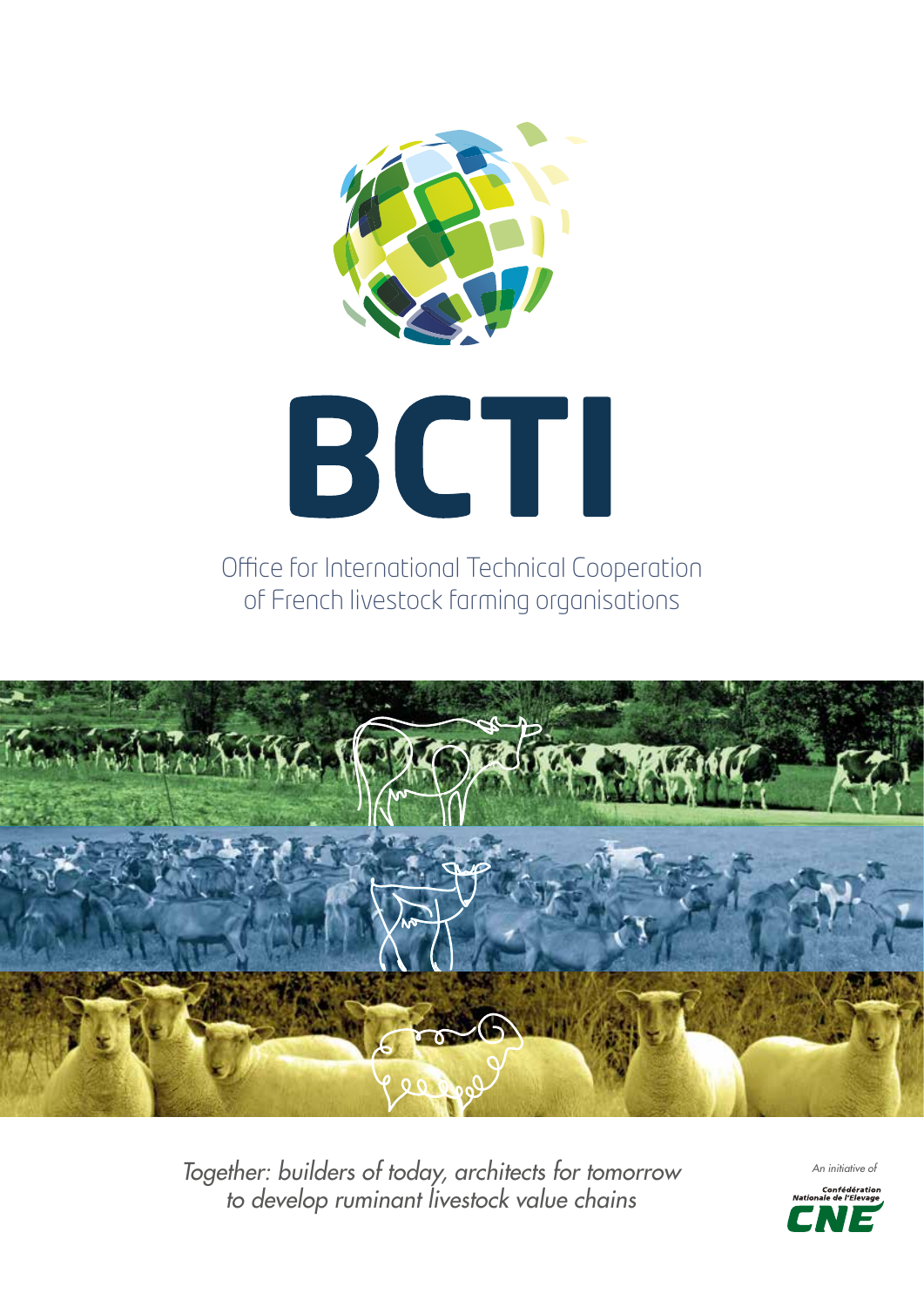## **About us**

BCTI - the Office for International Technical Cooperation - federates the competencies of all French livestock farming organisations to offer a comprehensive panel of services for the development of cattle, sheep and goat sector value chains.

Sponsored by CNE - the French Federation of Livestock Producers and powered by Idele - the French Livestock Institute, BCTI has the capacity to mobilise a huge number of top-notch experts and practitioners from livestock organisations and from Idele.

Our partners across the world have specific needs, which we address by delivering tailored services ranging from technical assistance to studies, expertise and training, for the design and implementation of livestock farming development and investment programmes.







Created in 1962, the Institut de l'Elevage (Idele)—the French Livestock Institute is a private non-profit organisation governed by livestock organisations representatives whose mission is to foster the competitiveness of livestock farming and its value chains via projects spanning R&D, technical assistance, expertise, advisories and knowledge transfer. These projects rely on digital solutions and a fundamental focus on environmental concerns.

French government departments also draw on its competencies, which have earned Idele the Ministry of Agriculture stamp of approval as the national reference technical institute for ruminant value chains. In the international arena, it grants BCTI key expertise and know-how.

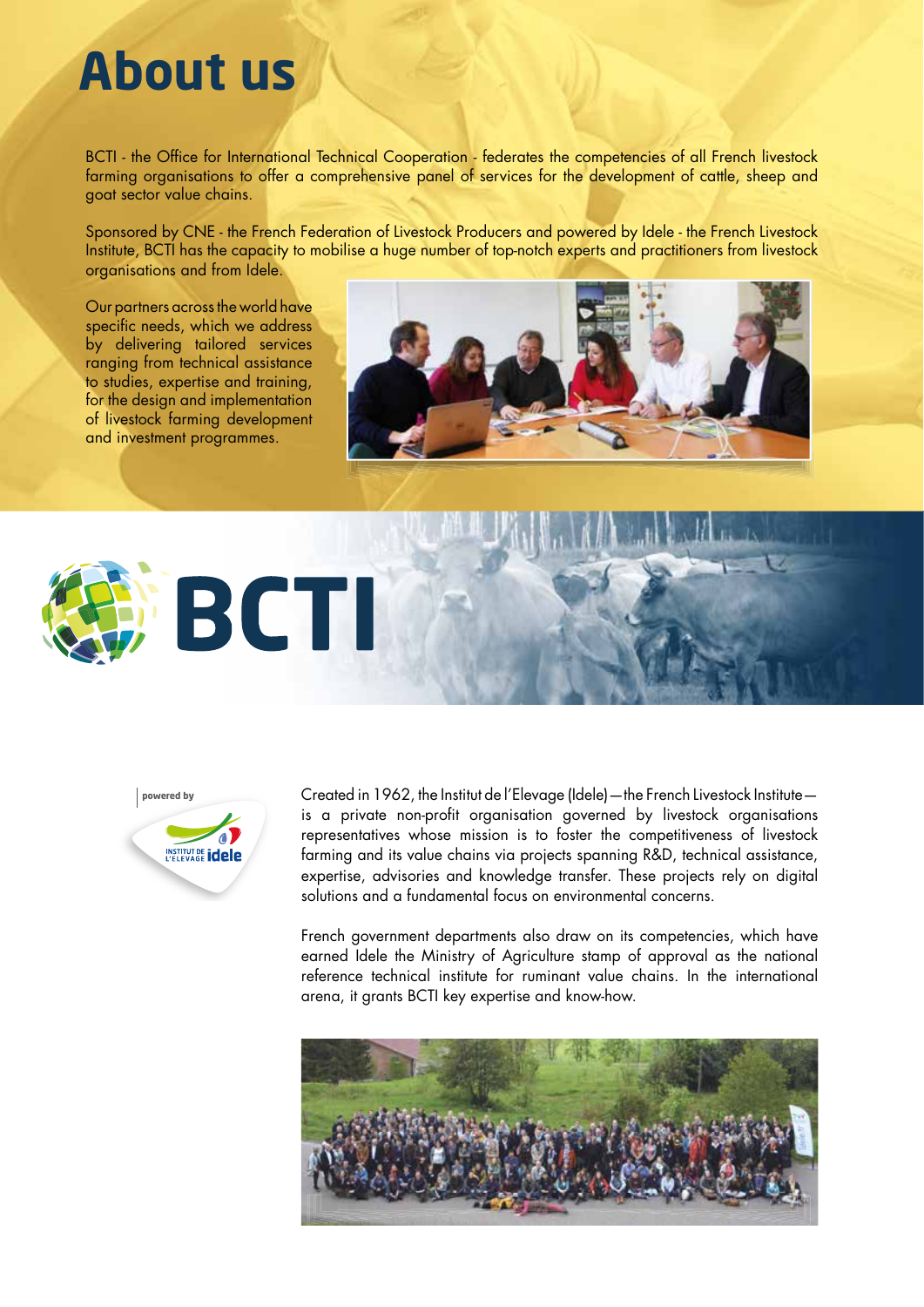# **The services we offer**

### A comprehensive offer of know-how to :

- Sustainably develop livestock farming production and competitiveness through a triple-bottom-line: people, planet and profit approach.
- Increase the efficiency and competitiveness of livestock-sector value chains.
- Contribute to improving food security and food safety
- Create value and develop routes to market for meat and dairy products









### TECHNICAL ASSISTANCE

- Assistance to formulation, planning and implementation of national-scale programmes
- Technical assistance to individual or communitydriven projects

#### **STUDIES**

- Feasibility studies
- Market research
- Value-chain studies
- Impact studies
- Benchmarking and standards setting

#### AUDITS

- Technical-economic farm-operation
- Technical-economic business-operation
- Process (quality)

#### PROJECT ENGINEERING (PROJECT CYCLE MANAGEMENT)

- Identification and formulation
- Development of methodological approaches
- Management and implementation support
- Monitoring and evaluation
- Support to procurement procedure

#### TRAINING AND COMPETENCY DEVELOPMENT

- Needs assessment and definition of reference standards
- Participative pedagogy methods
- Tailored or standard training
- Study tours and immersive learning stays in France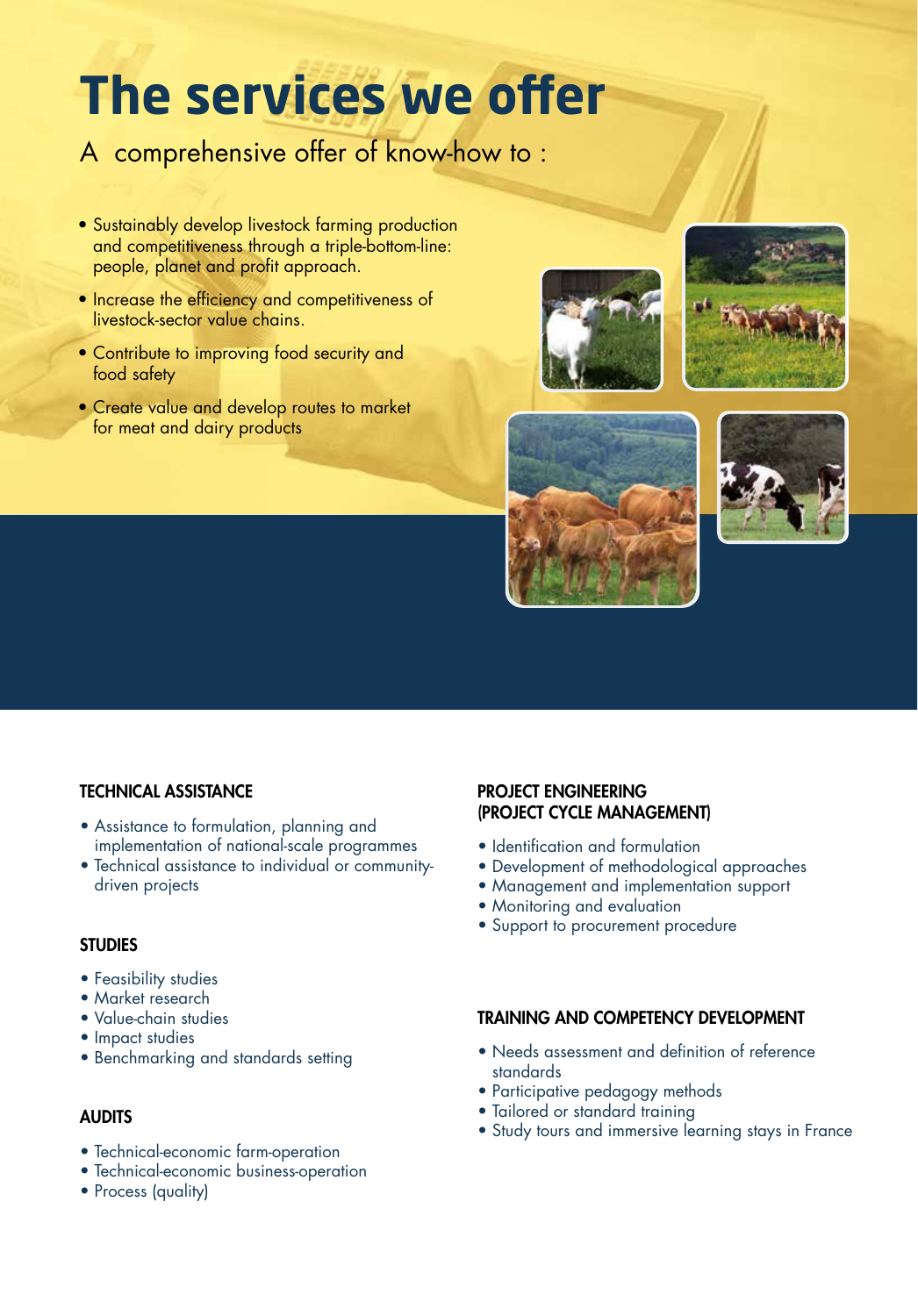# **Some references**

#### OVERSEAS FRANCE–EUROPE–MEDITERRANEAN

#### EU

● Dairyman project: analysis of the environmental sustainability of dairy systems and pilot-farm network in 10 regions/7 countries - [EU].

● Life+ Beef Carbon project: assessment and development of a strategy to reduce the carbon footprint of beef farming. 13 regions/4 countries - [EU].

● Life+ Carbon dairy project: environmental assessment and economic performances for a lowcarbon dairy farming plan. 6 regions/1 country - [EU]. ● Better Training for Safer Food (BTSF) programme: animal traceability training cycles ADT Projekt [EU].

#### **ALBANIA**

● Technical assistance to the national centre of agricultural technology transfer *(CTT)*, Korçë - [Idele, CNPA, Albanian Ministry of Agriculture and French Embassy].

● PROMALI project: technical assistance to sheep farm management systems in mountain areas -Livestock Entrepreneurs Association of Albania (LEAA), SNV [SNV].

#### NORTHERN CYPRUS

● Assessment and proposals for improvement of the national animal identification and traceability system - Opera / France Vétérinaire International [EU].

#### MARTINIQUE, GUADELOUPE, FRENCH GUIANA, RÉUNION

● National networks of technical-economic references in livestock farming to inform and guide public policy - [EU, ODEADOM].

#### EASTERN EUROPE, CIS & THE BALKANS

#### **GEORGIA**

● Meet the meat demand project: policy formulation study for a beef cattle value chain development project and design of pilot-farm models - FGE. [French Ministry of Economy and Finance, Georgian Ministry of Agriculture].

● Preparation of the strategic national plan for animal identification system - [FAO].

#### **KAZAKHSTAN**

● Livestock for Tomorrow project: technical assistance to the national master plan for development and investment in dairy farming - [French Ministry of Economy and Finance (FASEP), Republic of Kazakhstan Ministry of Agriculture, Idele, CNPA].

#### UZBEKISTAN

● National project for sustainable rural development and resettlement: technical assistance and capacity building for the dairy value chain - GIZ/ADECIA [EU].

## *Every year, BCTI delivers solutions in around fteen contries.*

#### LATIN AMERICA ASIA

#### **MEXICO**

● Technical assistance to the national cattle identification and traceability programme (SINIIGA) -Mexican Ministry of Agriculture (SAGARPA), National Federation of Livestock Farmer Organisations (CNOG) [CNOG].

● Technical assistance to the development of performance-testing records and to the genetic assessment of Limousin-breed reproductive stock - [Association of Limousin breed farmers (AMCGL), SAGARPA].

#### **COLOMBIA**

● Technical assistance to the national genetic improvement programme for beef and dairy cattle breeds - [UNAGA, FEDEGAN and the Colombian Ministry of Agriculture and Rural Development (MARD)].

● Technical assistance to the national cattle identitication and traceability programme (IdentitICA) -[Colombian Ministry of Agriculture (ICA) and French Ministry of Agriculture].

#### **CHILE**

● Technical assistance to the La Araucanía-region sheep farmers association - [ProChile, Chilean Ministry of Agriculture, Interbev-ovins].

● Technical assistance to the Clavel IX region cattle genetic selection programme - [Chilean Ministry of Agriculture, CENEREMA, Austral University of Chile].

#### AFRICA

#### BURKINA FASO

● Technical assistance to the design and implementation of a national information system for monitoring animal insemination programmes - Ministry of Agriculture (MRAH), World Bank [World Bank].

#### KENYA

● Feasibility study for the integrated development of beef and dairy cattle value chains in 4 production sites for the Tana and Athi Rivers Development Authority (TARDA) - ELLIPSE [French Ministry for the Economy and Finance].

● National study on dairy cooperative needs and investment capacities, and the bank-backed lines of credit on offer. Performance assessment of the e-dairy system – Kenya Dairy Board (KDB), AFD - French Development Agency [AFD].

#### ZIMBABWE

● Analysis of the livestock sector, strategic orientations and investment plan with CA 17 International – Ministry of Agriculture–Mechanisation and Irrigation Development Division / World Bank [World Bank].

#### MALI/GUINEA/ SENEGAL/GAMBIA

Regional PROGEBE project: analysis of trade flows, market constraints and opportunities for endemic trypanotolerant livestock - [AfDB: African Development Bank].

#### ETHIOPIA

● Development of the economic model for the relocation and operation of the new Addis Ababa abattoir facility. Technical assistance to the procurement procedure – France Vétérinaire International [AFD].

#### SENEGAL/TUNISIA

**•** Technical assistance to the design and deployment of technical–economic farm operations observatories. World Agriculture Watch programme - [FAO].

#### **CHINA**

● Scoping study for a dairy production and processing development project - ADEPTA [Guowang Industrial Co.]. ● Technical assistance to beef cattle production and fattening units [KERCHIN Agribusiness].

#### MONGOLIA

● Situational analysis and development of a strategic plan for securing the animal identification and traceability system - [World Bank, French Ministry of Agriculture].

#### INDIA

● Feasibility study for the national animal identification and traceability system (AI&TS) and the related data platform - Ministry of Agriculture & Farmers Welfare, FAO [FAO].

● Strategic analysis of the national dairy cattle genetic improvement value chain - [Indian Department of Animal Husbandry and French Ministry of Agriculture].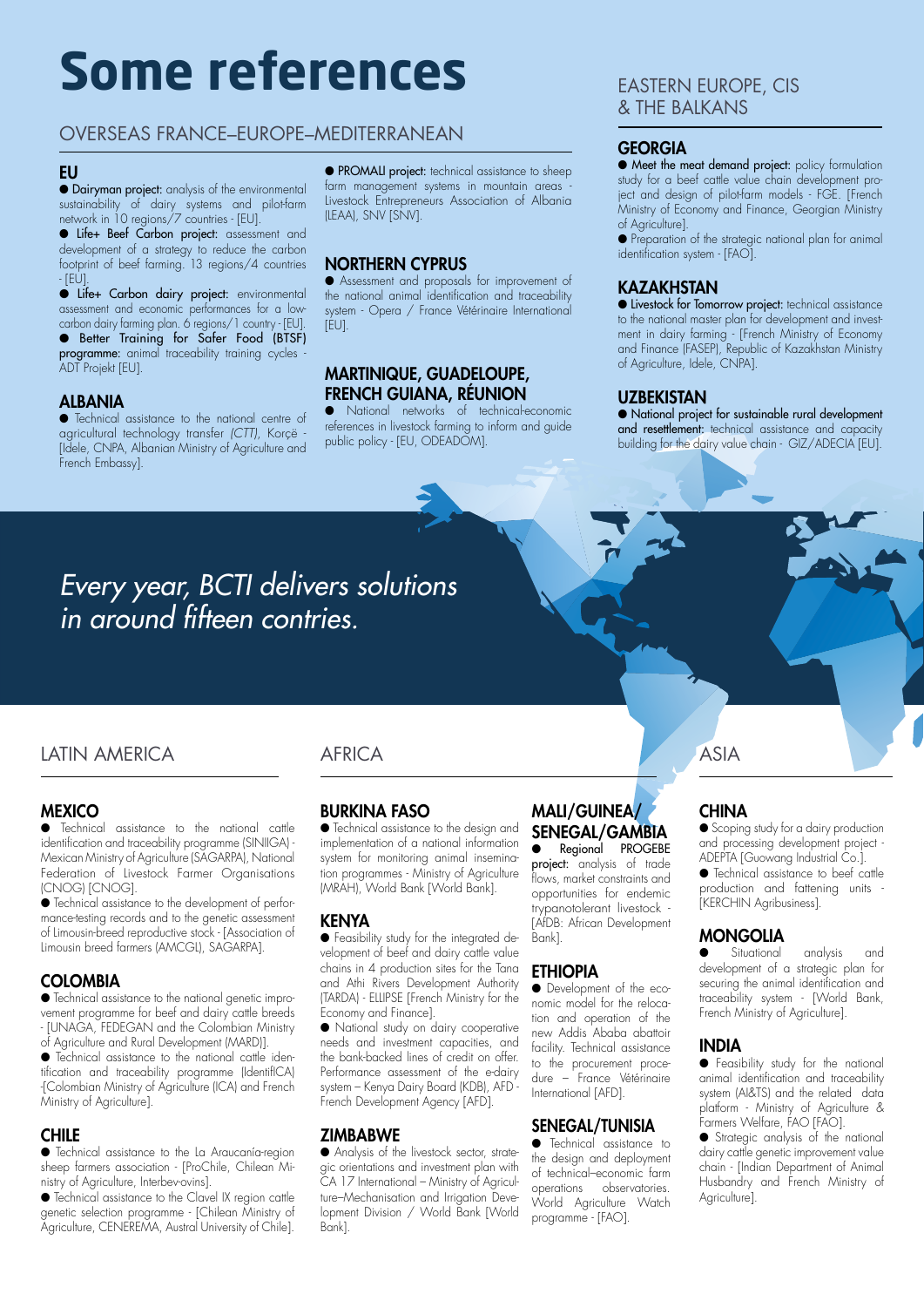### MAGHREB–MASHRIQ

#### EGYPT

● Development of pilot-scheme integrated services centres for dairy cattle farming  $-$  Egyptian Ministry of Agriculture, Animal Production Research Institute (APRI) [EU, Franco-Egyptian Agricultural Liaison Office (BLAFE)].

#### ALGERIA

● Technical assistance to the design of a national animal identification and traceability system and the training of Ministry of Agriculture agents, in a consortium with France Vétérinaire International [EU].

● Technical assistance to the H'Lib Dzair project: dairy farming audits, training trainers and technical advisors for outreach to small-scale producers - Danone Algeria [Danone Ecosystem Fund].

#### TUNISIA

● QualiLait project: identification study for a national strategy to improve milk quality and safety and tighten up the cold chain throughout the commodity chain - Office of Livestock and Pastureland (OEP) [French Ministry of Economy and Finance (FASEP)].

● Technical assistance to the Milky Way project: dairy farming audits, training of trainers and technical advisors for outreach to small-scale producers – Délice-Danone [Danone Ecosystem Fund].

● Formulation of a twinning project for an animal and animal-origin products traceability system - Tunisian Ministry of Agriculture, EU [EU].

#### **MOROCCO**

● Assessment of the results of a terminal sire crossbreeding system designed to develop beef production. Construction of technical-economic reference data for finishing-unit diet management strategy - [National Association of Red Meat Producers (ANPVR), IAV Hassan II, FranceAgriMer].

● Technical assistance to the H'Lib Bladi project: dairy farming audits, training of trainers and technical advisors for outreach to small-scale producers - Danone Morocco [Danone Ecosystem Fund].

# **Our spheres of competency**

#### *A broad spectrum of competencies to meet the needs of*

- governments and public institutions
- livestock farmers and farmers associations
- development agencies
- sector value-chains businesses



### Drafting public policy for the livestock sector

- Policy and investment plans
- Strategic analysis of value chains
- Institutional and organisational strengthening
- Organisation and architecture of values chains



#### Organisation or optimisation of national systems (animal identification & traceability, genetic improvement, technical-economic observatories…)

- . Institutional capacity building and regulations strengthening
- Organisations and procedures
- ITC systems and database platforms
- Quality management
- Integration of innovative technologies

### Implementation of R&D partnerships

- Needs assessment
- Development/adaptation of innovative technologies
- Networking teams
- Technology transfer strategy

#### Livestock farm techniques and management practice

- Technical management approaches
- Feed and fodder systems
- Animal health–hygiene and reproduction
- Milking and milk quality
- Fattening
- Optimisation of production costs

#### Genetic resources and biodiversity

- Performance-testing records
- ITC systems and database platforms
- **Genetic evaluation and improvement**
- Reproductive biotechnologies
- Preservation of genetic biodiversity
- Integration of innovative technologies

#### Product value-streaming

- Quality schemes—community or business driven
- Processing technologies
- Terms of references and qualification procedures
- Monitoring and quality assurance frameworks

#### Investment

- Public-private partnerships
- Technical-economic modelling
- Financial analysis and business plans

#### Methods and tools for transfer

• Outreach to individuals and communities

- Organisation of extension and advisory services
- Services marketing • Farm-operation audits

• Technical-economic references

• Technical support software